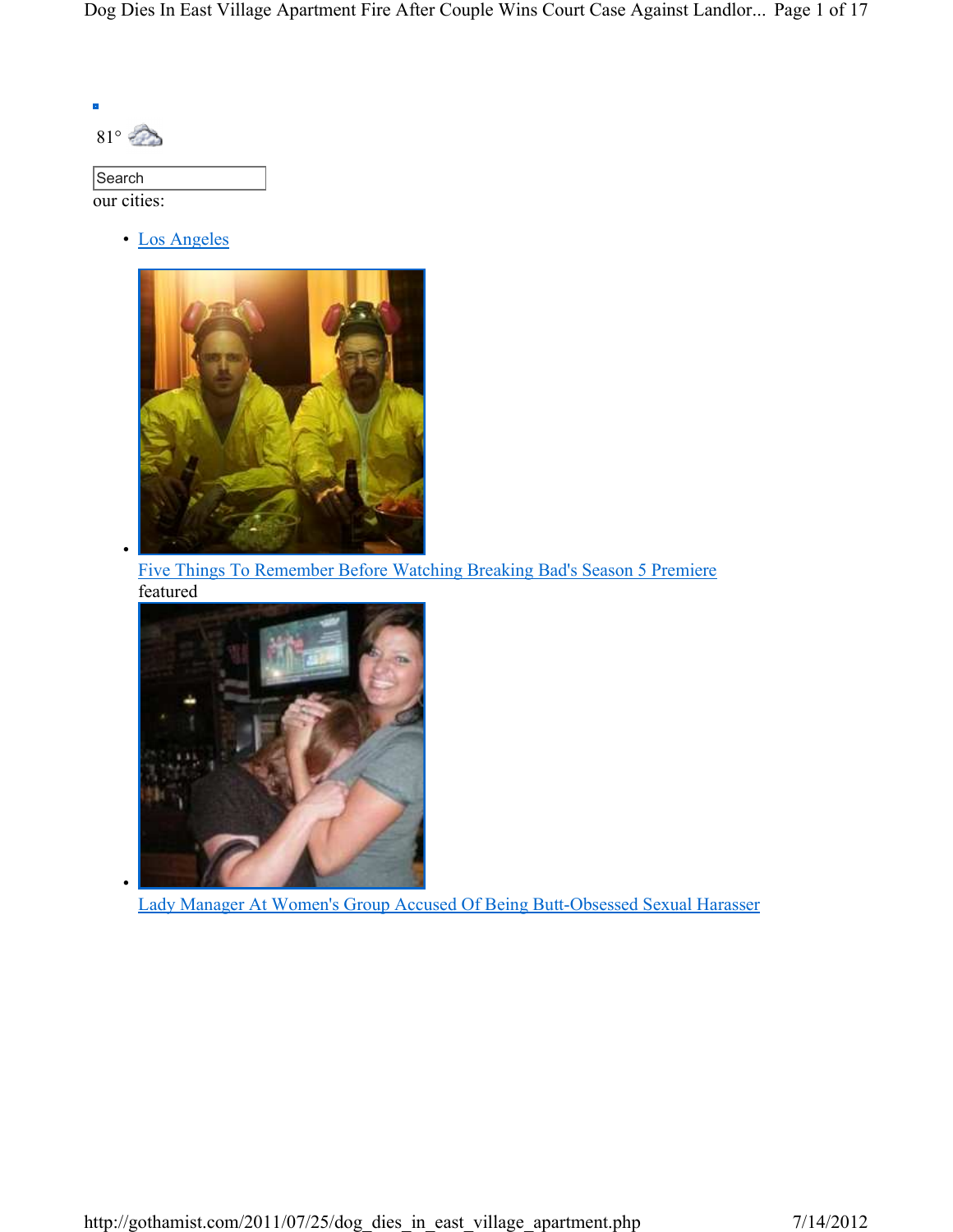

Video: Dude Removes Shoes On Subway And Gets REAL Comfy



•

## **Dog Dies In East Village Apartment Fire After Couple Wins Court Case Against Landlord**



East Village couple Adam Berk and Karen Kushkin were out

celebrating a \$2,850 default judgment against their landlord, Steven Croman, of Croman Realty, in January when someone broke into their ground floor apartment, burglarized it, and set it on fire. Their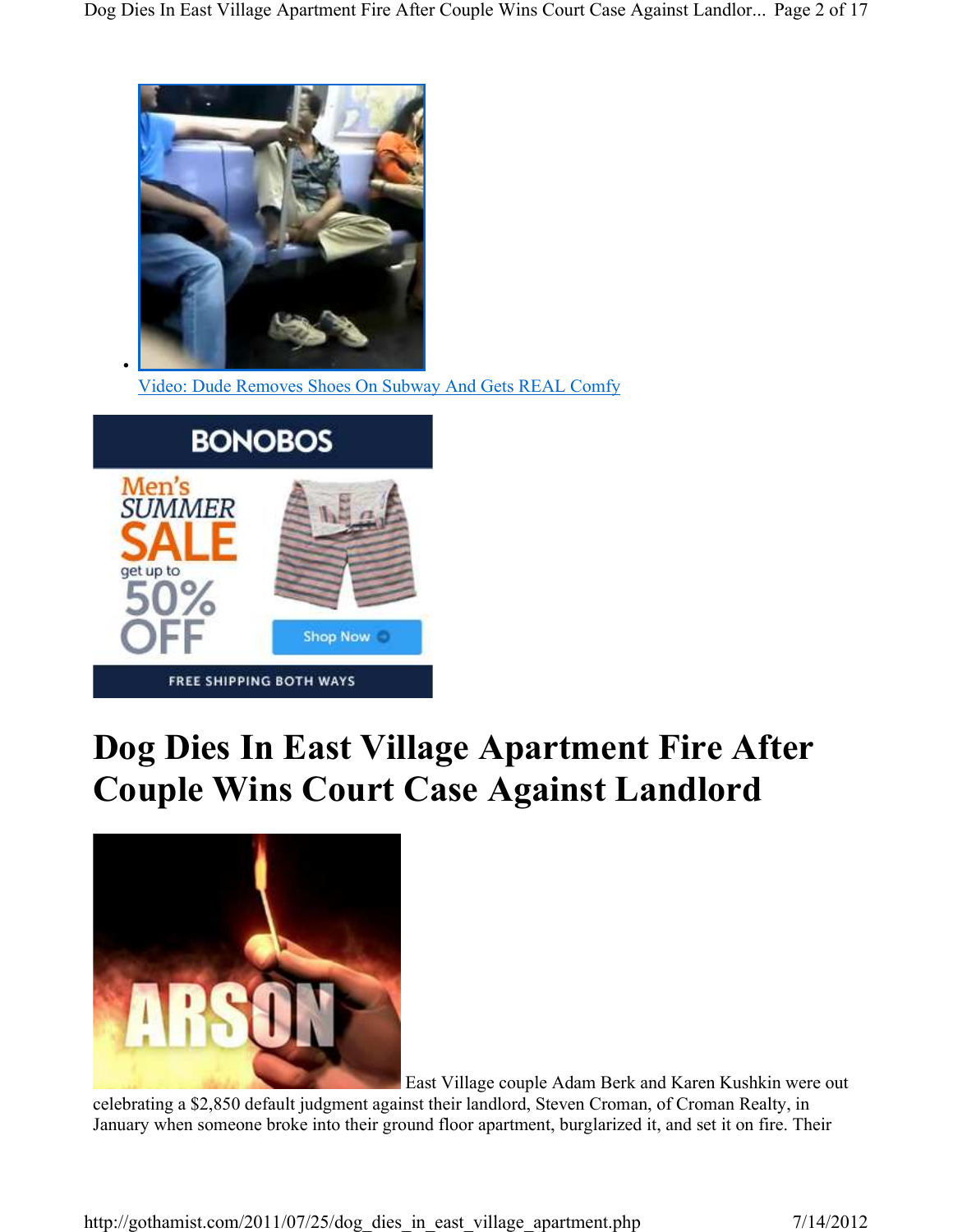beloved Labrador, Foster, died a week later as a result of smoke inhalation, and although the couple isn't directly accusing Croman of arson, they tell the Post he still deserves the blame.

In February, detectives arrested "career criminal" Jorge Molina after he was caught using a credit card stolen from the apartment. He pleaded guilty to criminal possession of stolen property in June, but investigators were unable to prove that he started the blaze. But Berk tells the tabloid, **"I blame the criminal the least; I blame Croman most of all."** The couple had been locked in a bitter legal dispute with Croman Realty in the months leading up to the fire; at issue, apparently, was Croman's refusal to lock two doors that allowed easy access to their back yard.

They happened to be out celebrating the small claims ruling in their favor on the night of the burglary and arson, the Post reports. They've since moved into a new apartment and gotten a new dog, and say they're considering filing a civil lawsuit against Croman Realty. Croman isn't commenting, but the property manager says the couple was to blame for allegedly leaving a window ajar the night of the break-in. You may recall that Croman bought the Amato Opera on the Bowery back in 2009 for \$3.7 million, or \$681 per square-foot.

Contact the author of this article or email tips $@$ gothamist.com with further questions, comments or tips. By John Del Signore in News on July 25, 2011 9:59 AM 6

| c            | ∽    |  |  |
|--------------|------|--|--|
|              |      |  |  |
| <b>Tweet</b> | Like |  |  |

- arson
- east village
- pets
- steven croman

- NY Man Gets Mysterious Marijuana FedEx Delivery, Immediately Calls Police
- Cancer-Stricken Brooklyn Mom Allegedly Confesses To Killing 9-Yr-Old In Murder-Suicide Attempt
- Slumber Party At The Chateau Marmont: LiLo And Lana And Gaga, Oh My!
- AT LAST: Metro Will Run All Rail Lines Until 2AM Friday & Saturday Nights
- Metro to Hold Auditions for Hopeful Platform Performers

### **We Recommend From Around the Web**

- OMG! Lasagna + Cupcake = Best Cupcake Ever! *(Quick Dish)*
- 'Mama' Sbarro dies *(Patch Babylon Village, NY)*
- Barefaced Beauty Keira Knightley Without Makeup *(StyleBistro)*
- Grilled Cheese Goes Wild! New Ideas for an Old Favorite *(Williams-Sonoma)*
- America's 9 Coolest Driveways Ever *(HouseLogic)*

[what's this]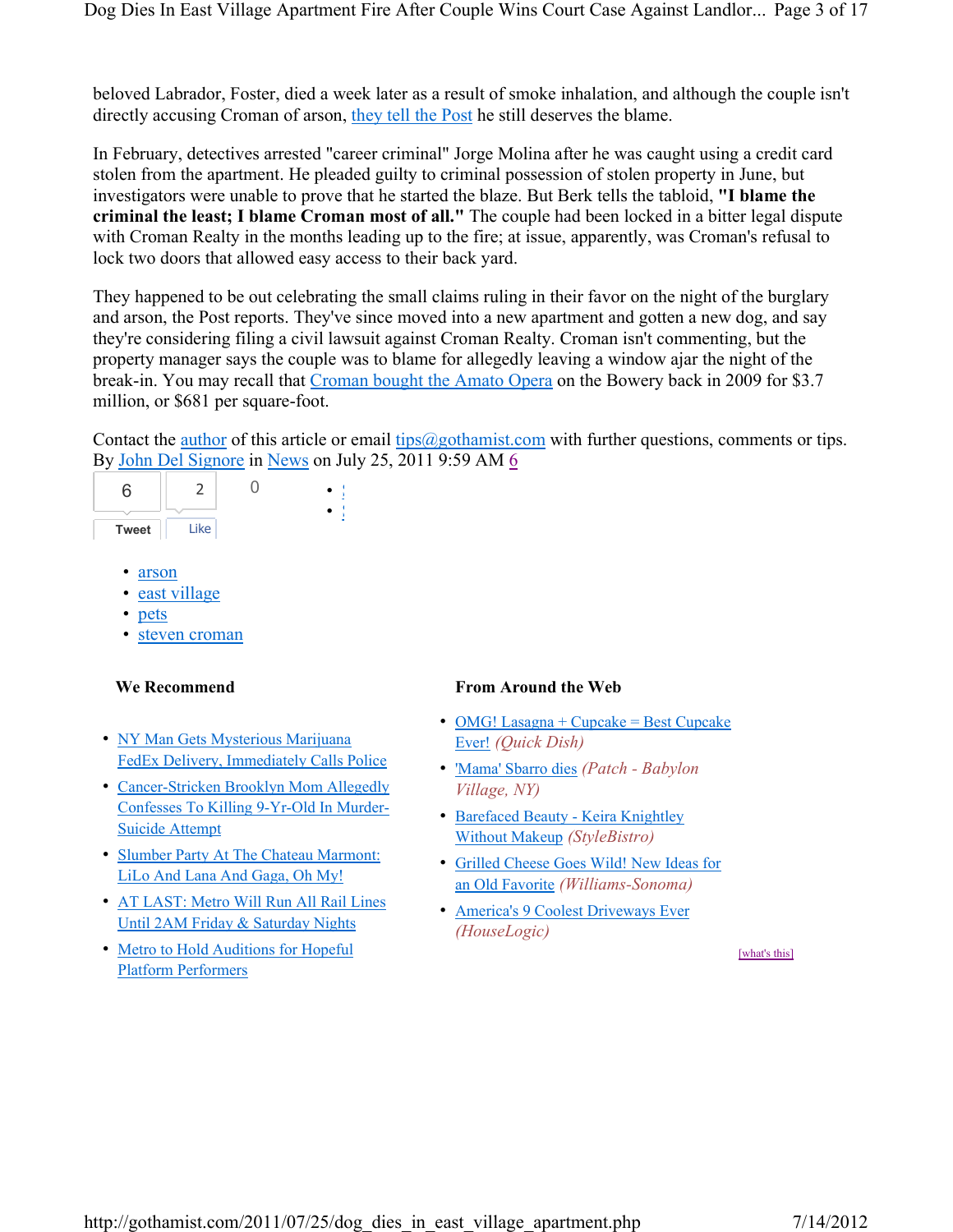

**SHOWING 6 COMMENTS** SHOWING 6 COMMENTS



**Guest**

Steven Croman is a fucking asshole, and he will die a second death in Hell.

EDIT: eh, i still have to be nice (for now), but the time is coming (when i don't have to be so nice).

```
11 months ago 5 Likes
```
Like Reply

**david cohen**

I used to Live in a Croman building - i heard all the urban legends about his harassment but we never had a problem. I think he calmed down after Sheldon Silver made an example of him.

11 months ago

Like Reply



**canofpeas**

So a landlord probably paid some lowlife to set a revenge fire in a tenants apartment; that's never happened before.

11 months ago 6 Likes

Like Reply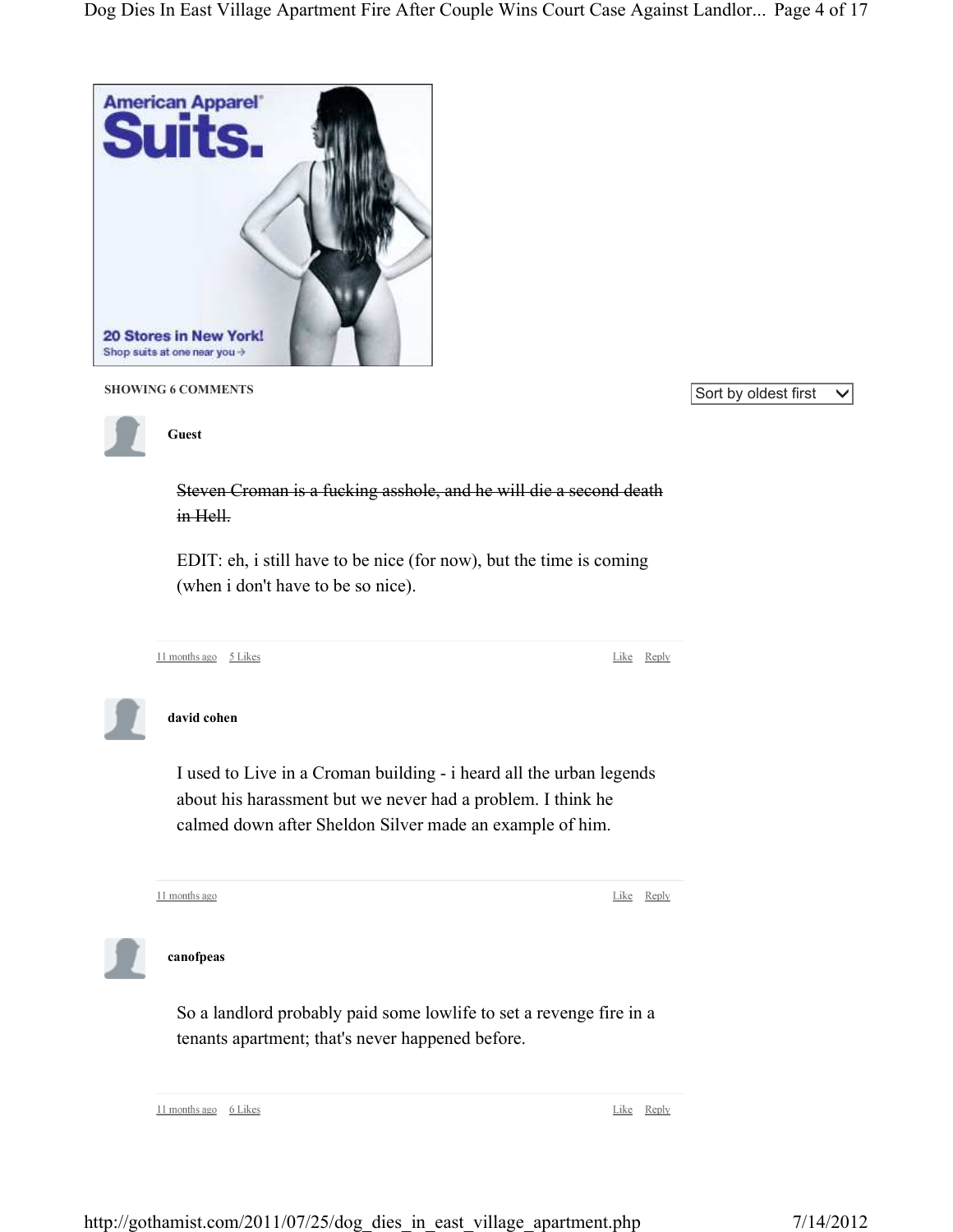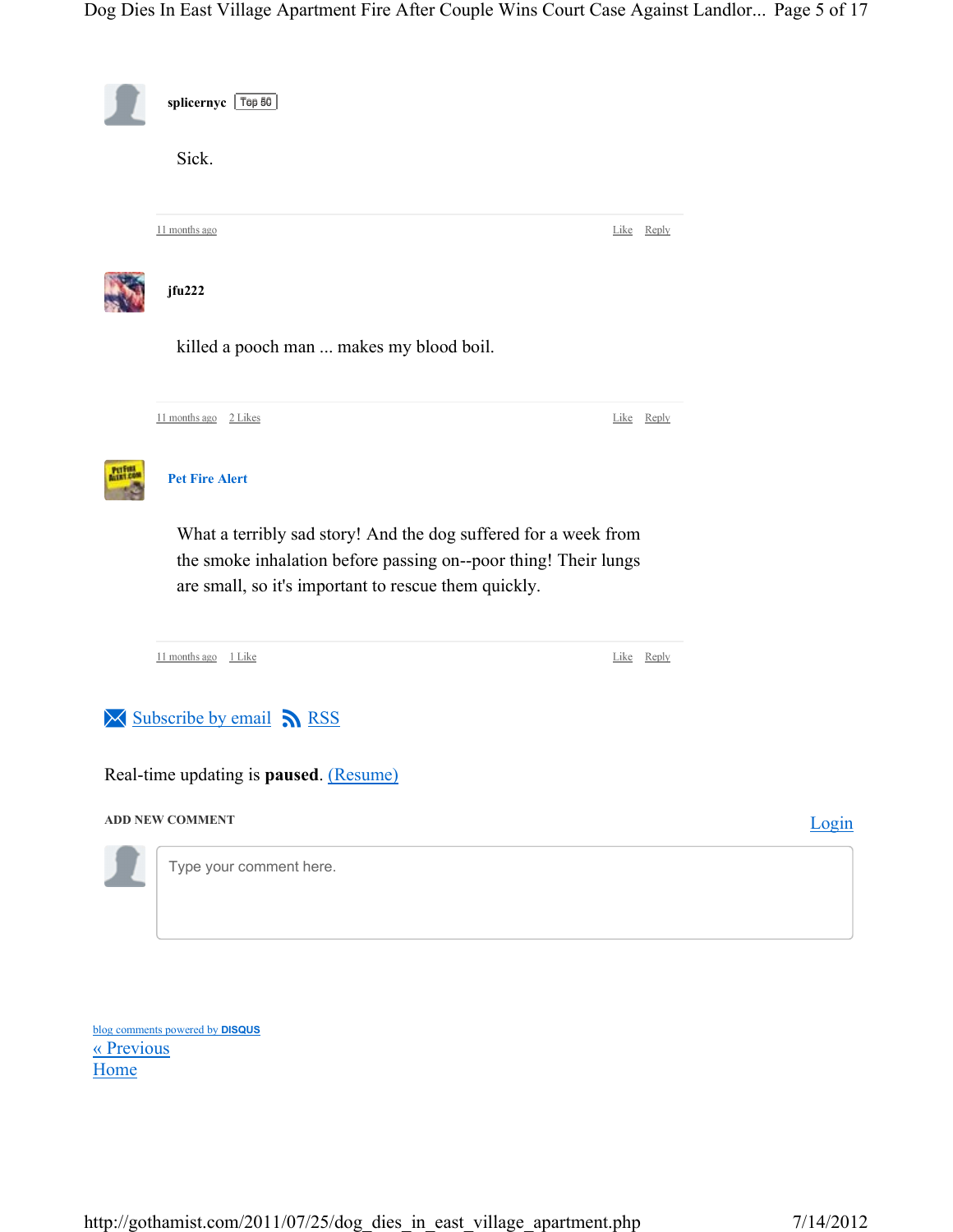# **best of gothamist**



Brooklyn's Iconic Sunbathing "Thong Guy" SPEAKS



All You Need To Know To Compost In Your Apartment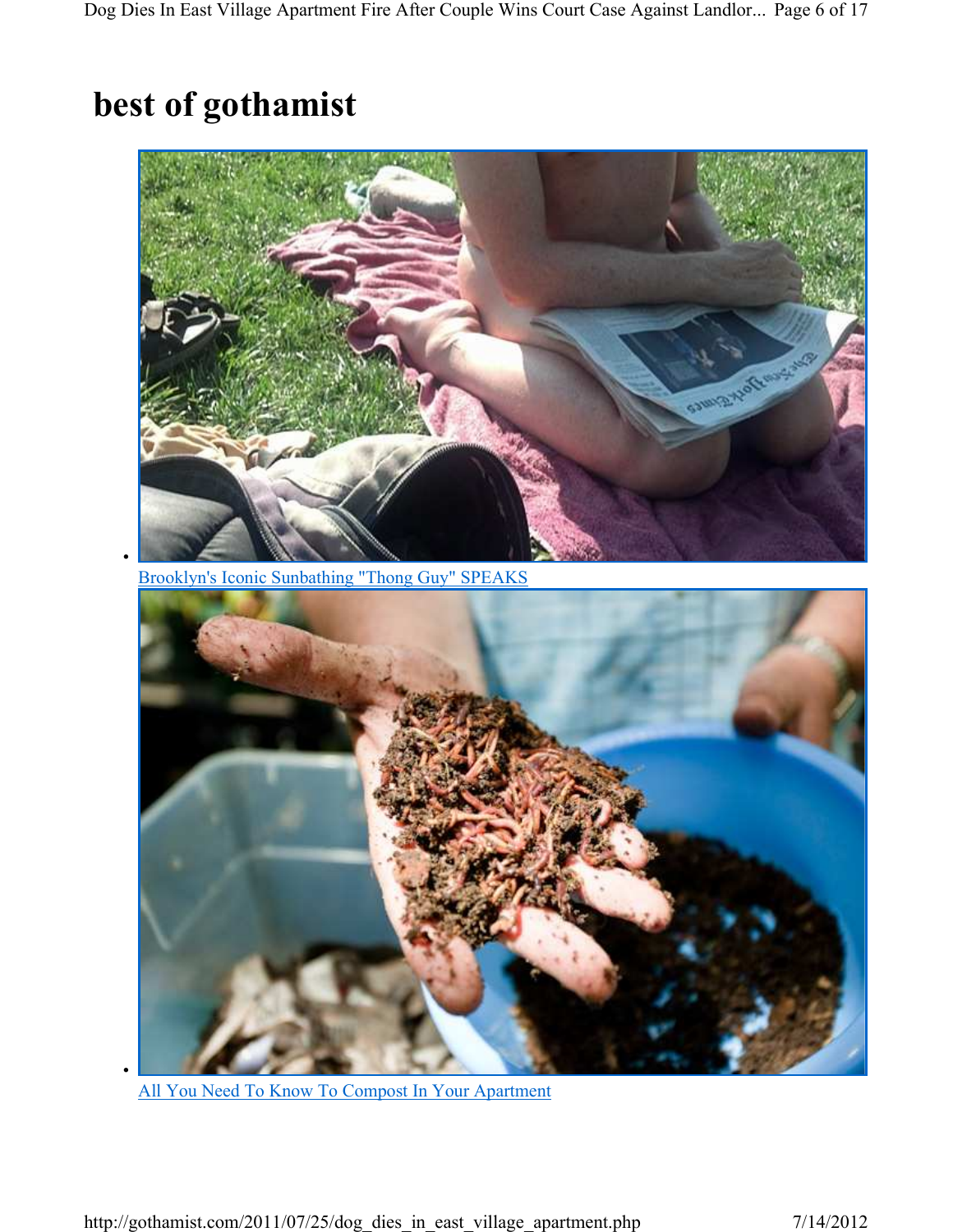

Gothamist Summer Guide: 20 Things To Do In July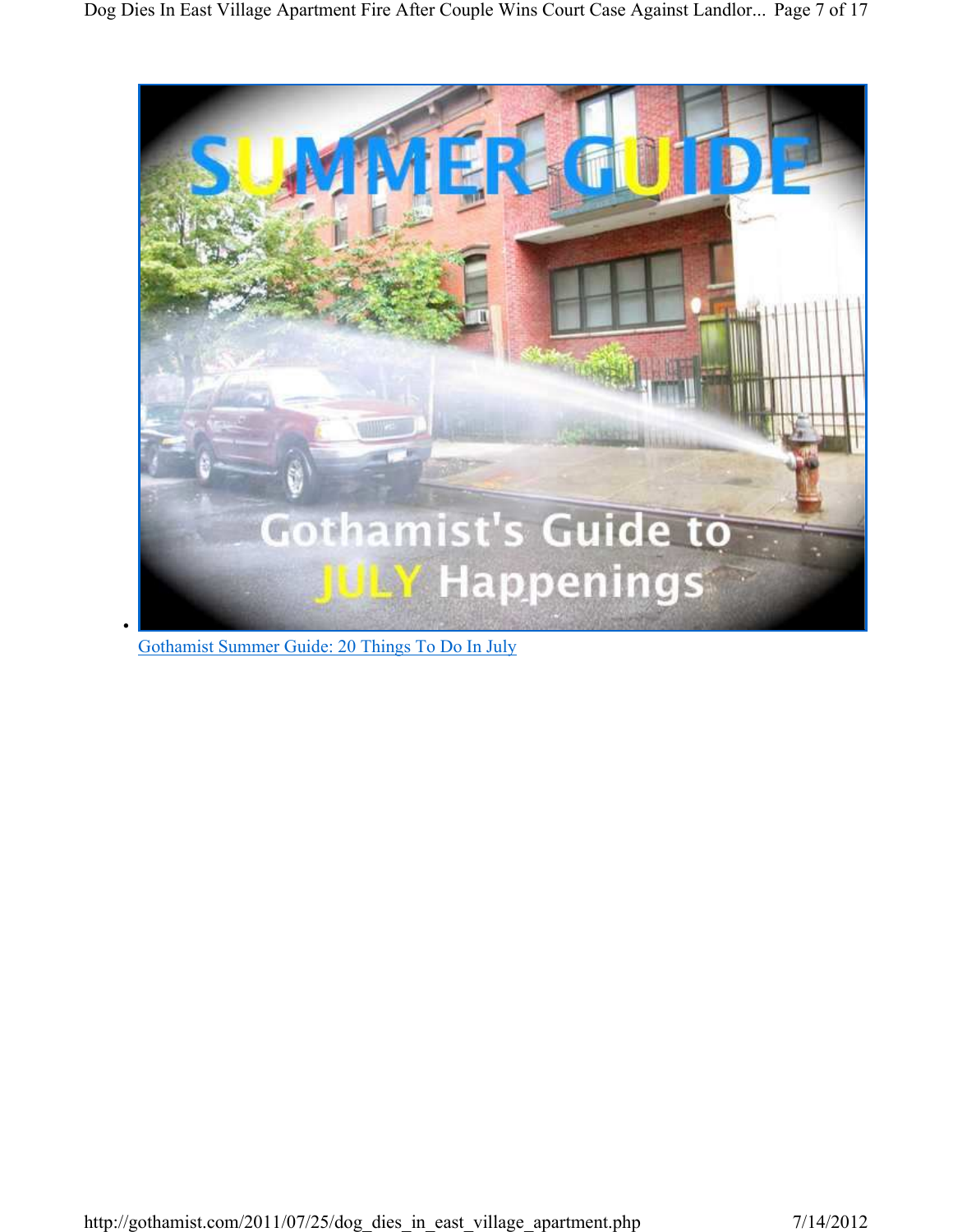

Photos: McCarren Park Pool Opens With Tears Of A Thousand Hipsters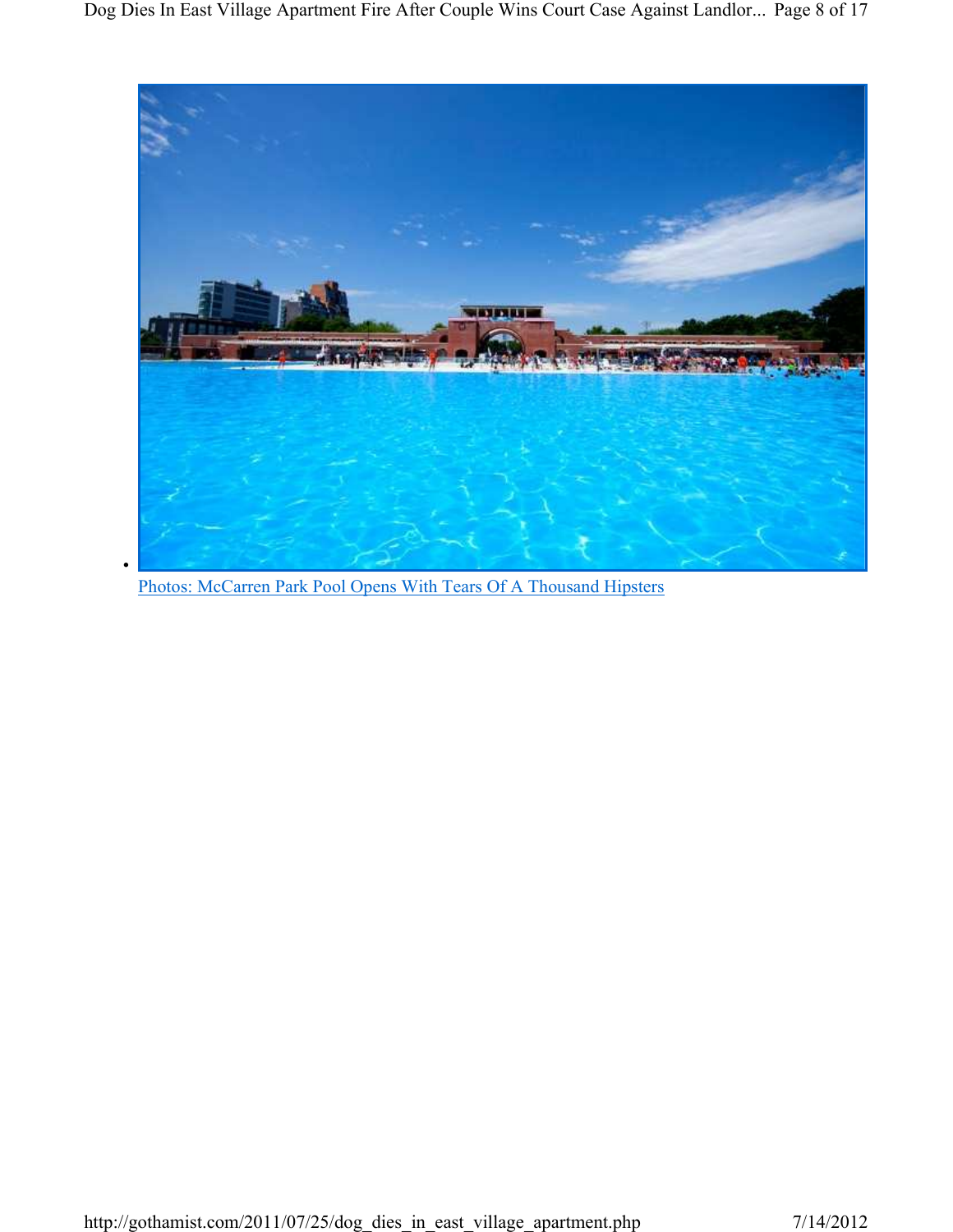

It's Still Not A Crime To Kill Someone With Your Car Door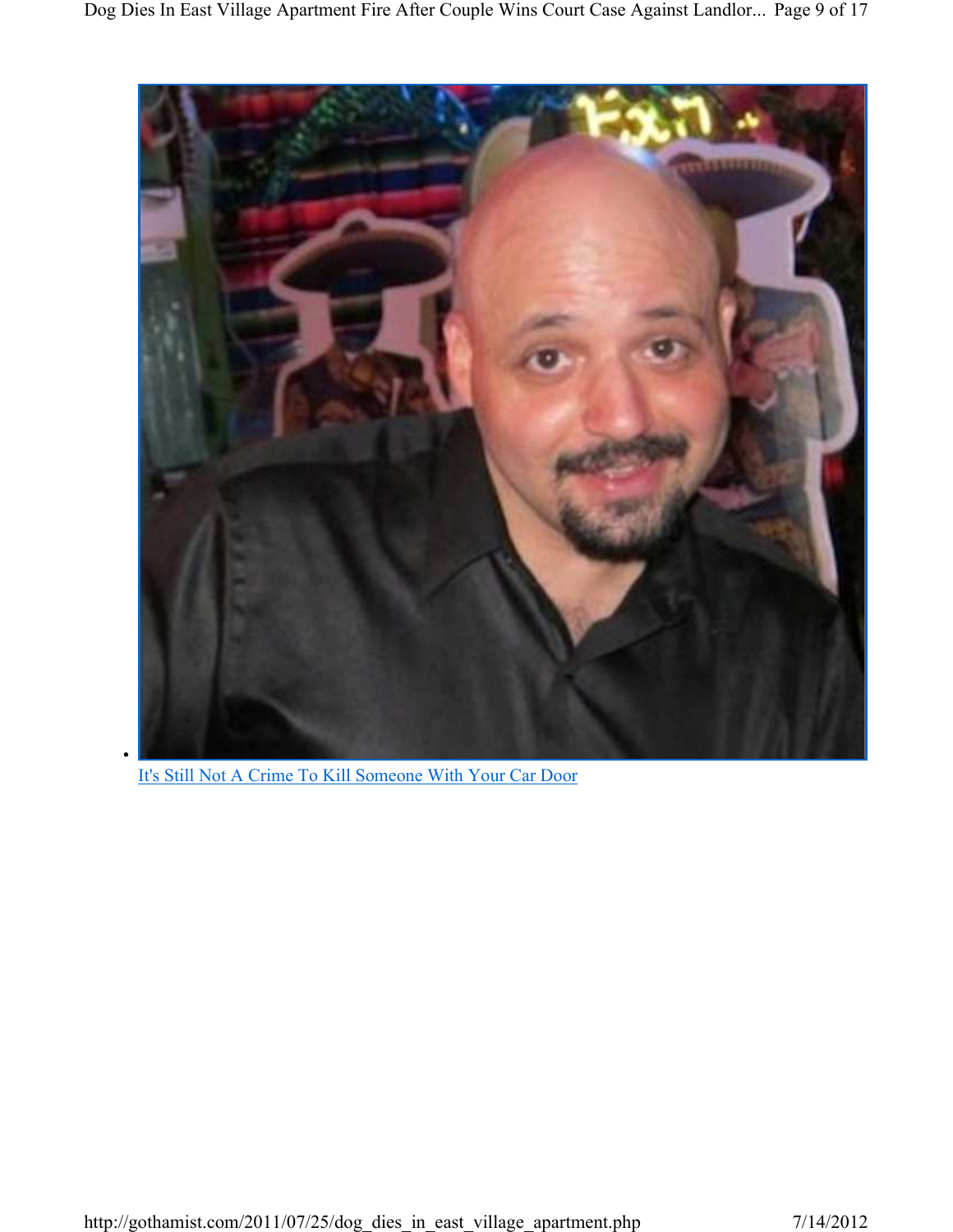

Our Summertime Guide To Seafood On City Island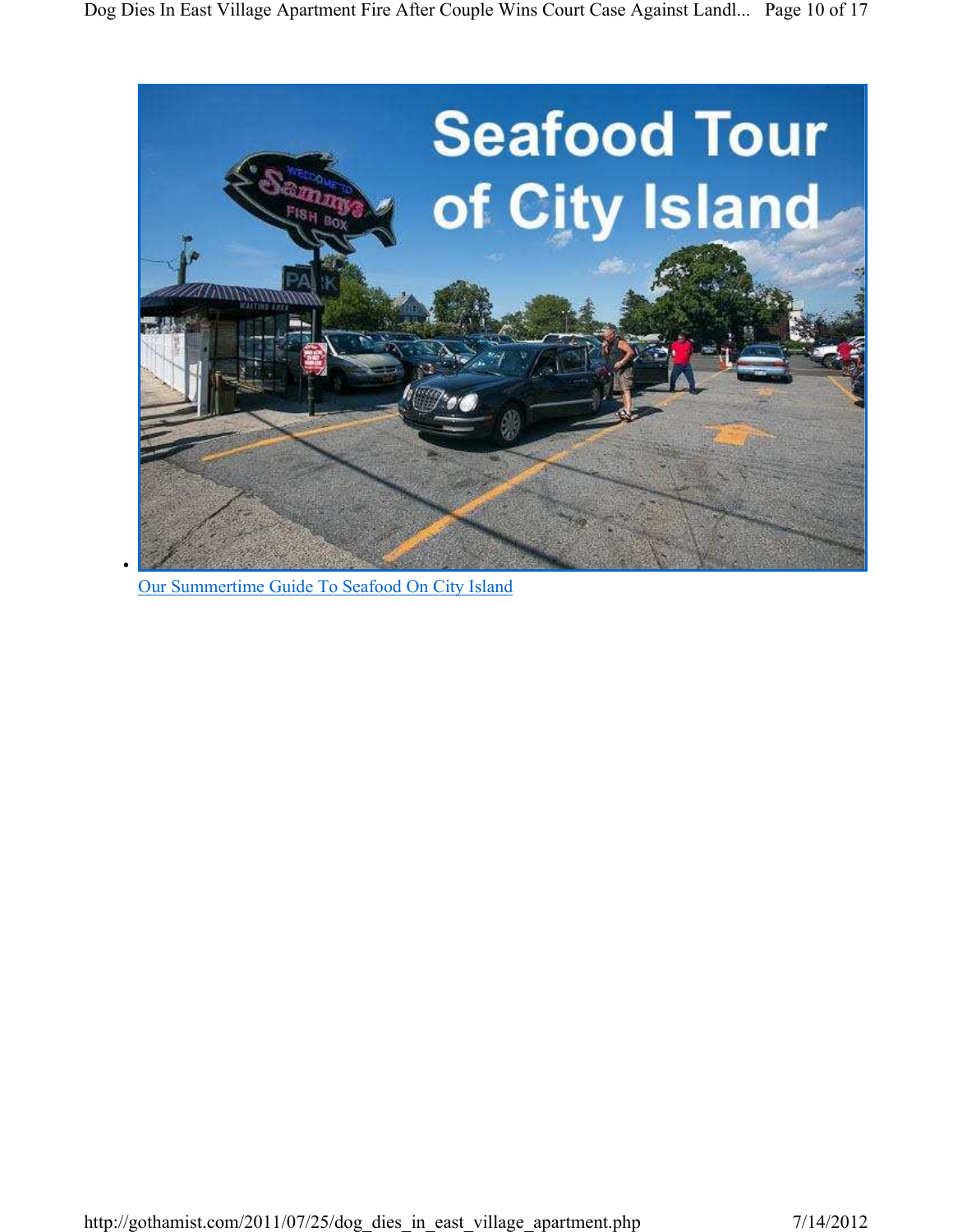

Spin City: Inside The NYPD's Stop & Frisk Training Facility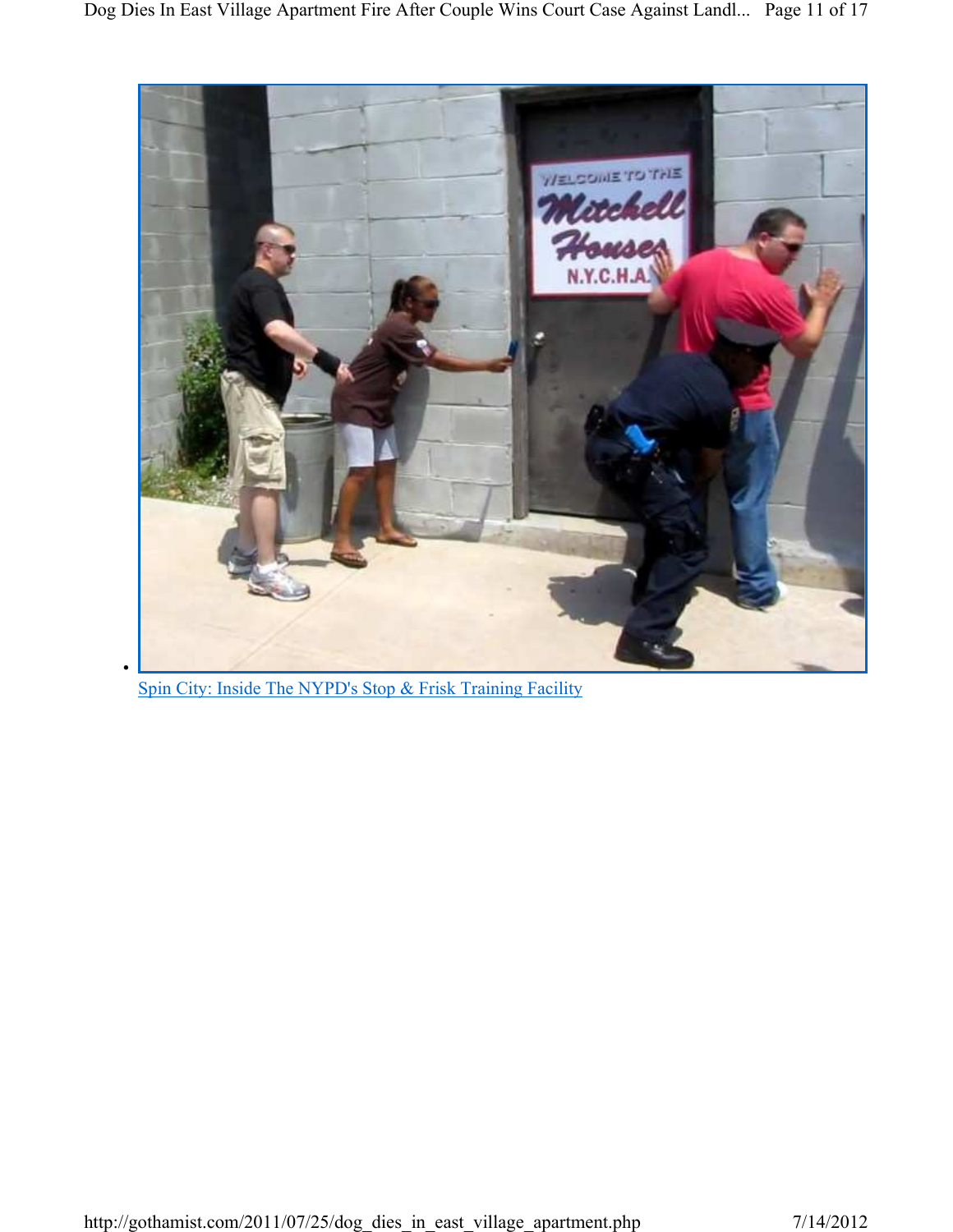

Photos: Inside Brooklyn Crab, Red Hook's Clawesome New Seafood Destination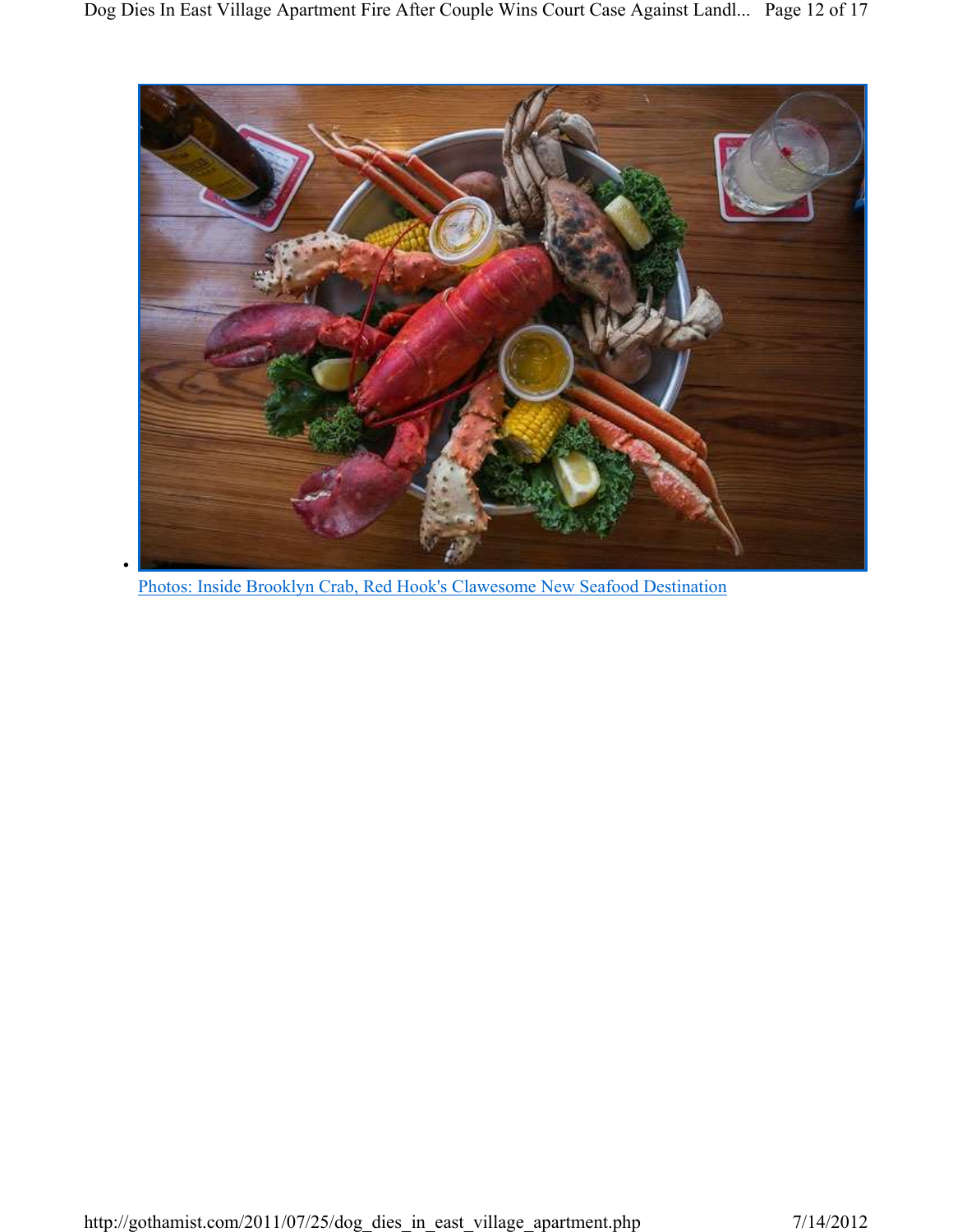

Taco Bell's New Burrito Bowl Reviewed By Our Brave Organs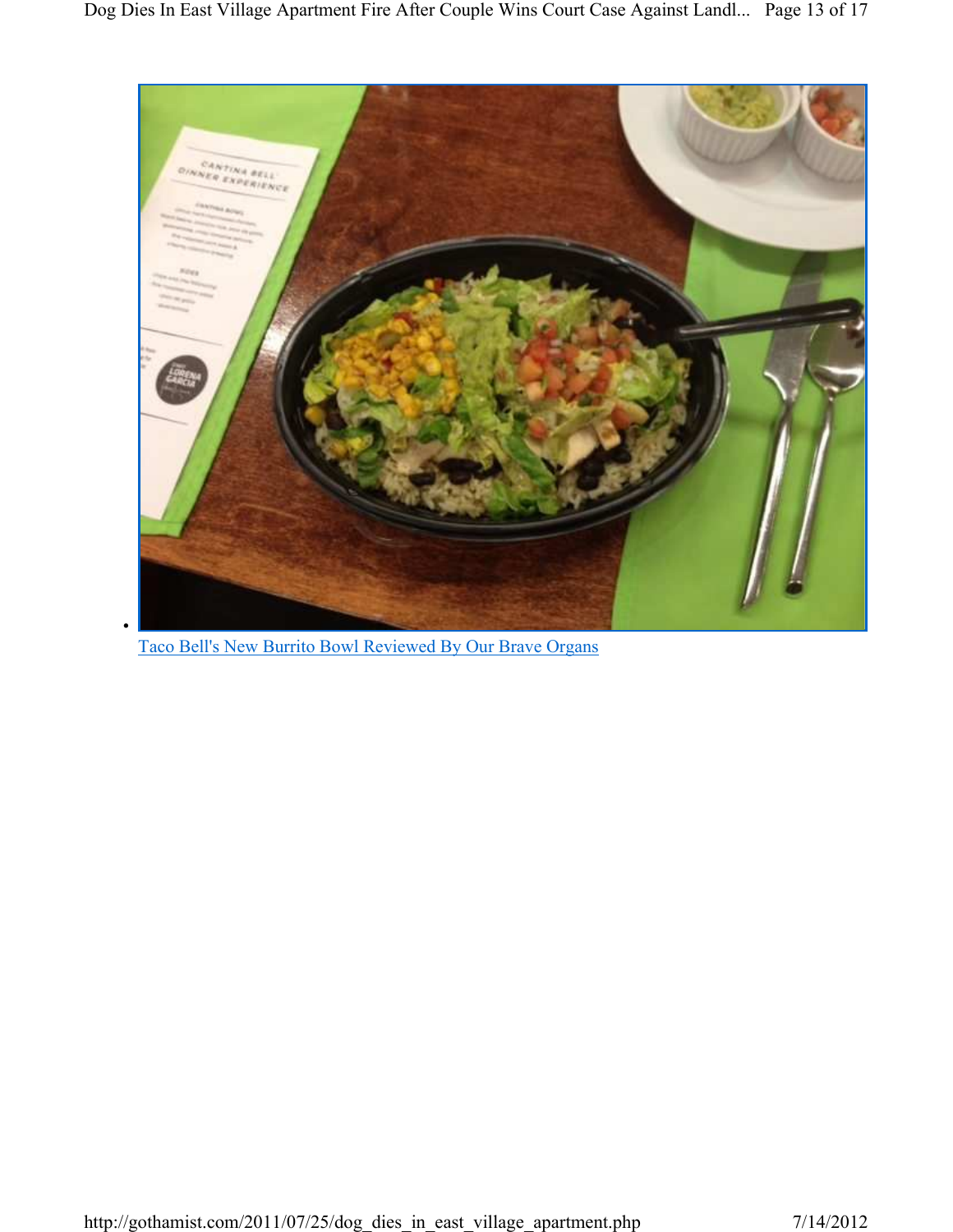

NYPD Sued For Sloppy Investigation Of Pedestrian's Death In Fort Greene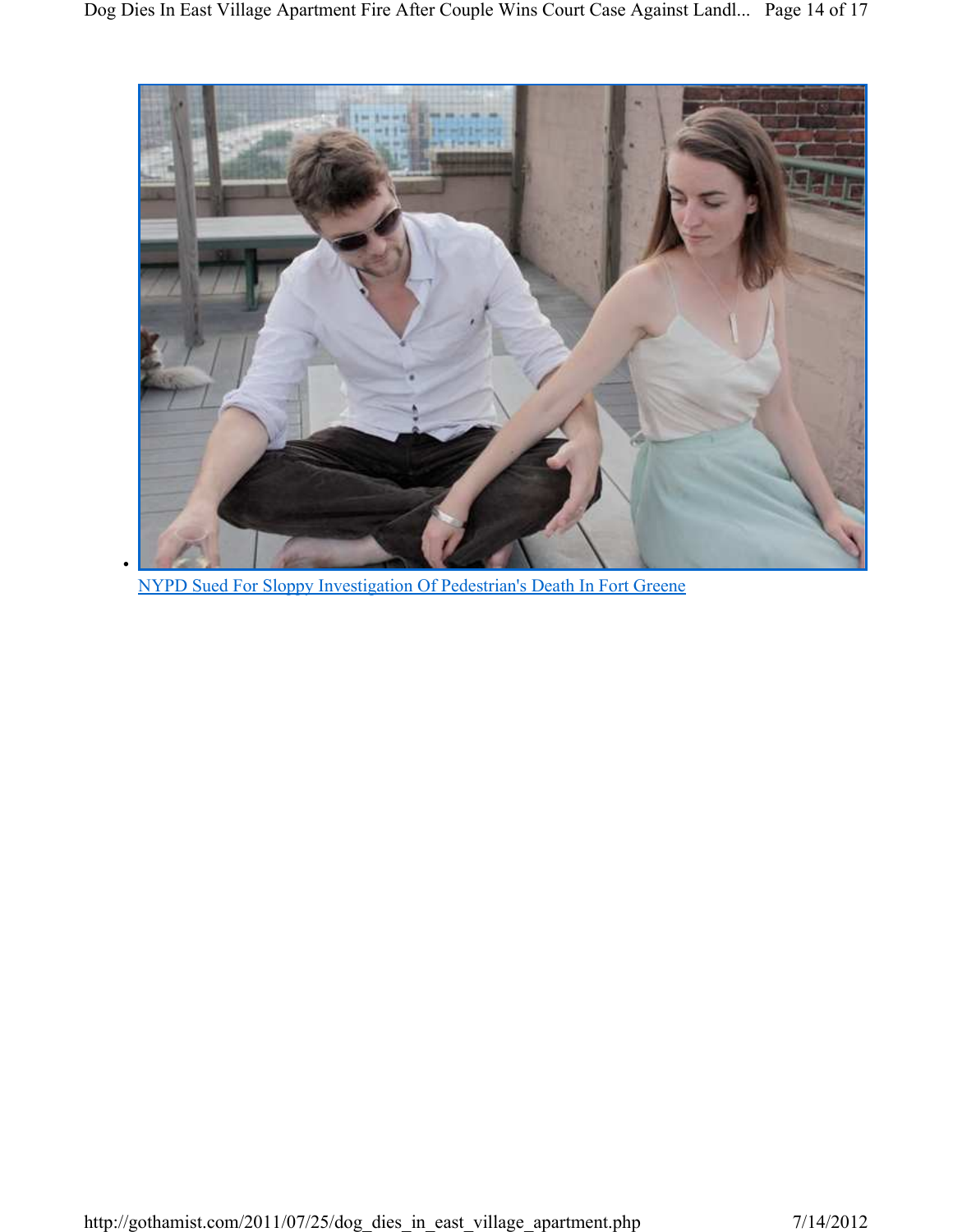## **BONOBOS**



staff / advertising / contact / newsmap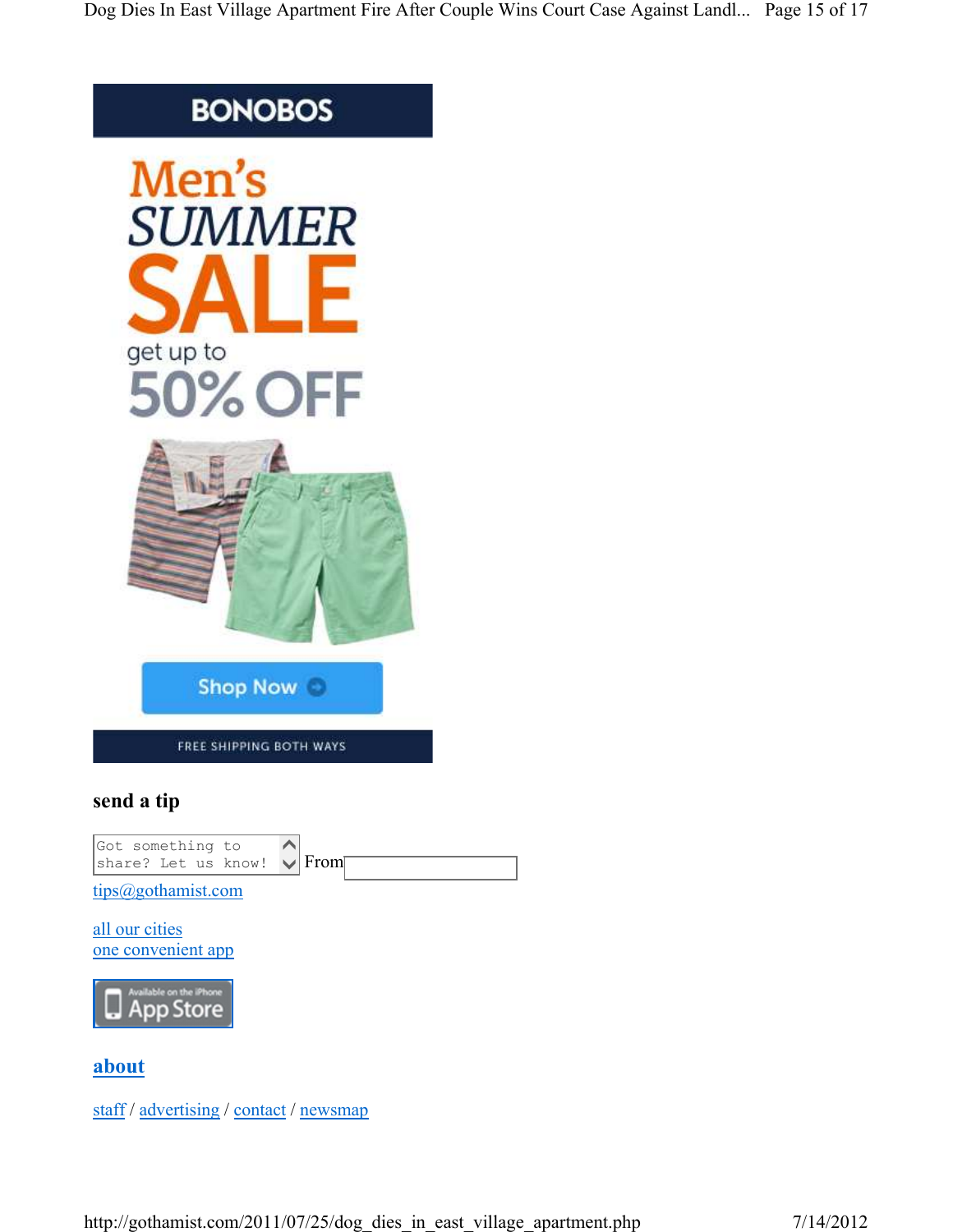### **newsmap**



## **subscribe**

Use an RSS reader to stay up to date with the latest news and posts from Gothamist.



Gothamist Brooklyn Nets (And Marty Markowitz) Jump Start Inter-City Trash Talking gothamist.com/2012/07/14/bro… 12 minutes ago · reply · retweet · favorite

Gothamist Video: Obama's New Ad Has Romney Singing "America The Beautiful" Off-Key bit.ly/NnVt54 12 minutes ago · reply · retweet · favorite

Chicagoist Obama campaign staffer Alex Okrent collapsed and died in the campaign's Chicago HQ Friday. bit.ly/MtiCzz 47 minutes ago · reply · retweet · favorite

Gothamist Vibrators Don't Faze Sex-Crazed New Yorkers, Cheesiest Burger Ever, Community S4 Info, Dog Battles Shadow, And More! gothamist.com/2012/07/13/ext… 49 minutes ago · reply · retweet · favorite

Join the conversation



 $\vee$  Open external links in tabs